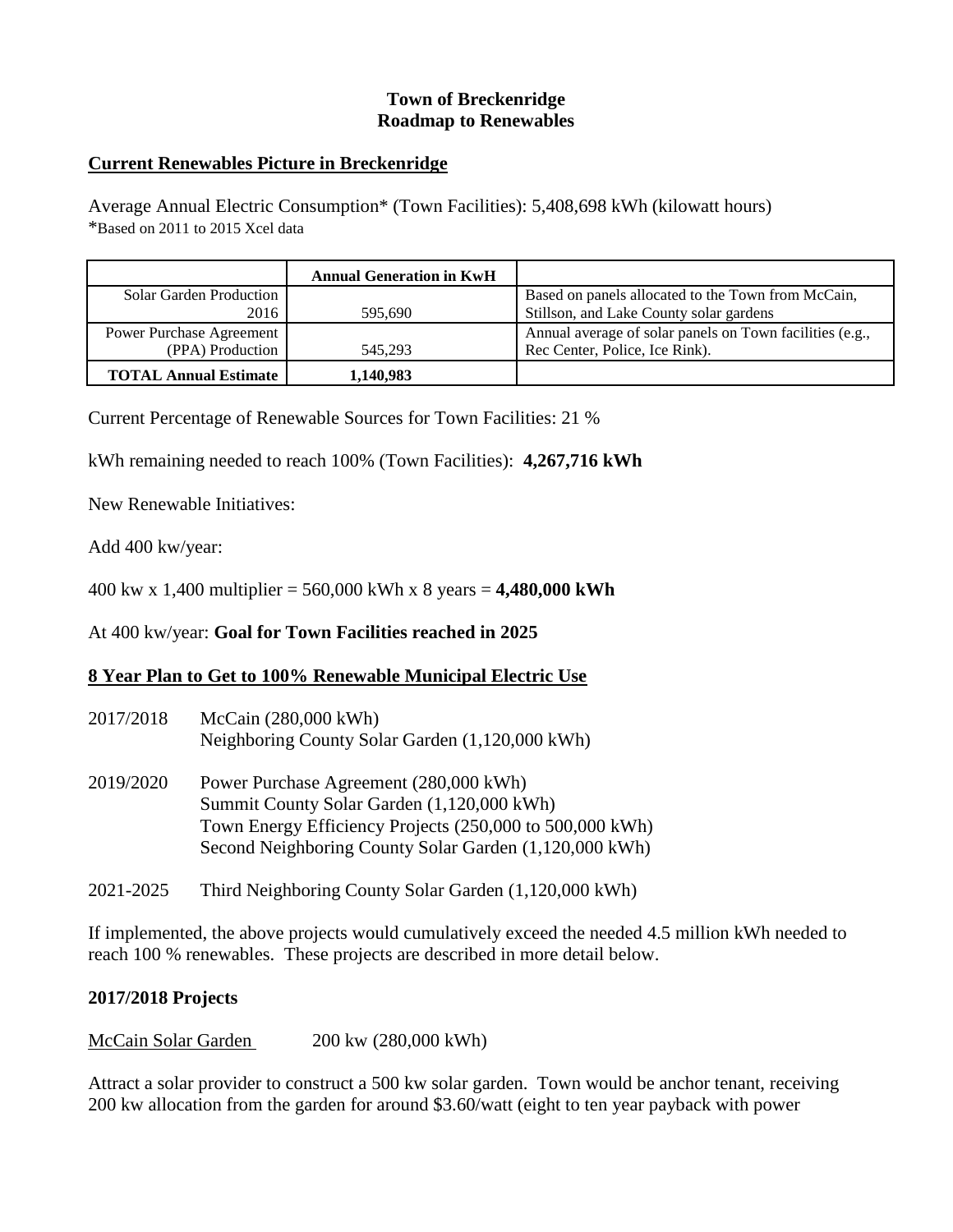produced). Note: Close to \$120,000 is needed to grade the site at McCain. We have received two proposals to develop a garden at this site—both have requested the Town pay for the grading work.

Neighboring County Solar Garden up to 800 kw  $(1,120,000 \text{ kWh})$ 

Partner with a solar provider to construct a 2 megawatt system, with Town being anchor tenant and receiving 800 kw of the garden. There are numerous variations on how this could be accomplished: a) becoming anchor tenant where solar provider assumes all upfront costs; b) purchasing panels in a garden from solar provider at costs similar to McCain scenario above; or c) Town actively seeks out and purchases land in Leadville or Fairplay area where a solar garden could be installed and then attracts solar providers/investors.

## **2019/2020 Projects**

Power Purchase Agreement 200 kw (280,000 kWh)

Similar to 2011 project, attract an investor who will earn five years of tax credits by paying for installation of solar arrays on various Town properties. Potential locations include the new water treatment plant roof, the roof on the new tennis center, and other properties the Town owns, including the possibility of considering some valley floor open space properties (e.g., French Creek).

| <b>Summit County Solar Garden</b> |  | up to $800 \text{ kw } (1,120,000 \text{ kWh})$ |
|-----------------------------------|--|-------------------------------------------------|
|                                   |  |                                                 |

Participate, potentially as an anchor tenant or as a major subscriber, in a solar garden constructed near the Summit County Landfill. This could potentially be up to a 2 megawatt system.

Town Energy Efficiency Projects from 250,000 to 500,000 kWh

The Town continues to perform energy efficiency upgrades and accelerates the schedule for certain upgrades. This is an ongoing project starting in 2017 and going through the 2025 timeline. With continued implementation, we could see savings of from 250,000 to 500,000 kWh electricity use annually. A further recommendation is to consider another energy audit of Town facilities, since it has been close to ten years since the last one. In those last ten years, we saw a decrease of almost one million kWh annually because of upgrades. One caveat, this does not consider the additional loads that will be created by new facilities (e.g., second water treatment plant, tennis court).

Second Neighboring County Solar Garden up to 800 kw (1,120,000 kWh)

Same as described above under 2017/2018 projects.

#### **2021 to 2025 Projects**

Third Neighboring County Solar Garden up to 800 kw (1,120,000 kWh)

Same as described above under 2017/2018 projects.